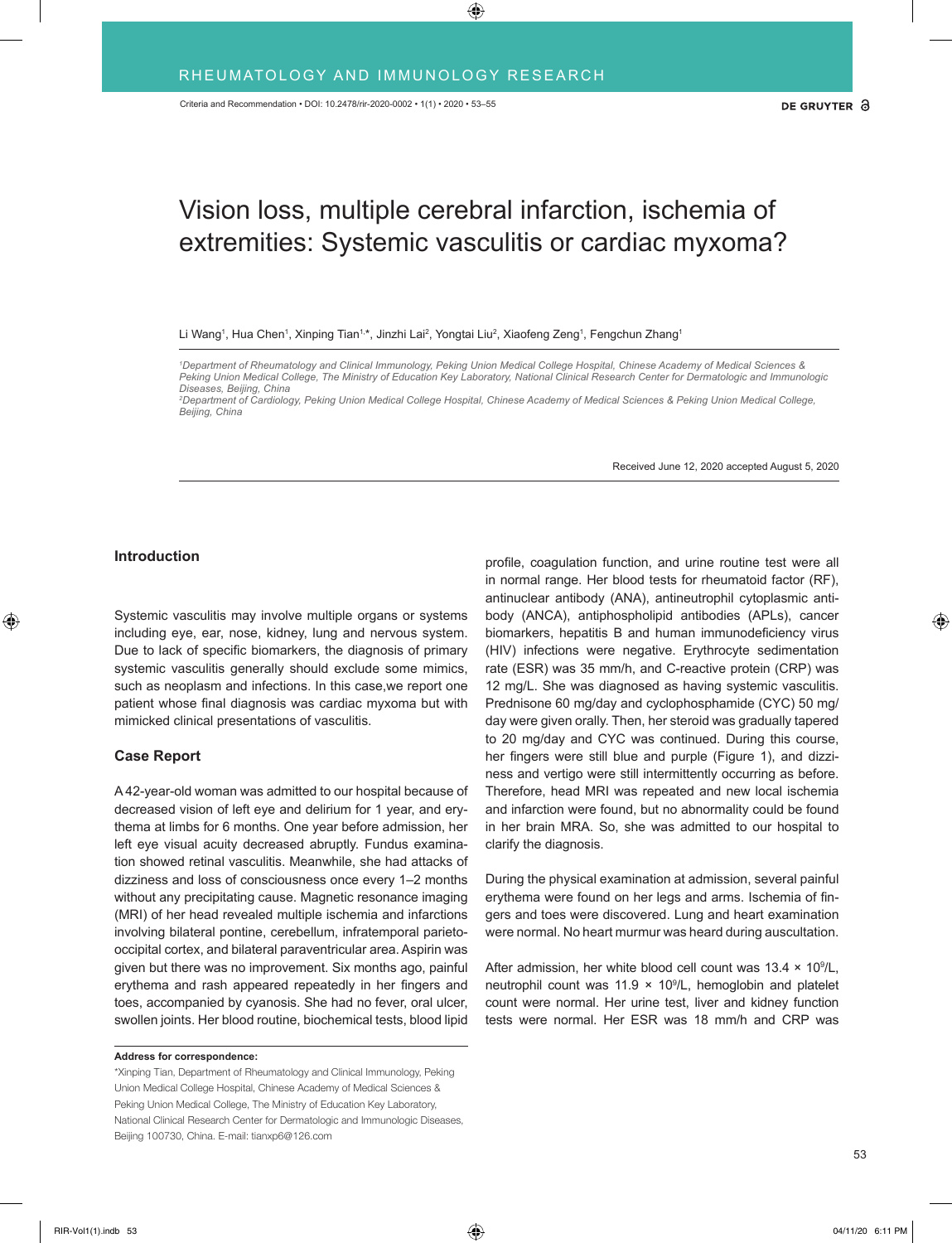5.6 mg/L. Blood tests for autoantibodies, including ANA, antiextractable nuclear antigen (ENA) antibody, ANCA, and APLs, were all negative. Echocardiography showed left atrium enlargement, and a neoplasm-like mass with middle-to-high echo, uneven density, and clear boundary was found. The mass was 45 mm × 22 mm in size and swung with blood flow and fell into left ventricle during diastole. The mass was most probably an atrial myxoma (Figure 2). So, her oral steroid was tapered and CYC was discontinued. Then, she was transferred to cardiac surgery unit for operation. The pathological examination of the removed neoplasma confirmed the diagnosis of myxoma. She recovered completely after operation and was discharged.

## **Discussion**

Cardiac myxoma (CM) is by far the most common primary benign cardiac tumor,<sup>[1]</sup> accounting for about 50% of heart neoplasma. The peak age of disease is at the 4th– 6th decades, and the majority (60%-70%) affected by the disease are female.<sup>[2,3]</sup> The myxoma can occur in any atrium or ventricle of the heart but are most commonly found in left atrium (80%). If the mass is very small, the myxoma causes no clinical symptoms. When the tumor becomes large in size, it can cause hemodynamic changes and peripheral vascular embolism. The most common clinical symptom of left atrial myxoma is palpitation and shortness of breath caused by obstruction of atrioventricular blood flow, which is similar to rheumatic mitral valve disease. But not all patients with CM can produce murmur that could be discovered in auscultation,[3] which makes the diagnosis more difficult. The earliest clinical manifestation of CM is peripheral arterial embolism, even cerebral infarction and stroke.[4,5] Meanwhile, some patients may present constitutional manifestations, such as fever, anorexia, weight loss, arthralgia, and anemia. Sometimes, elevated ESR and increased serum globulin could be found. The mechanism of these symptoms may be related to the immune response to tumor and the release of vascular endothelial growth factor (VEGF), interleukin (IL)-6 and other cytokines.<sup>[6]</sup> When small gel fragments fall off from the myxoma body, they can lead to multiple arterial embolisms. All these mimic the clinical presentations of systemic vasculitis.<sup>[7]</sup>

In this case, a middle-aged female patient had eye, central nervous system, and skin involvement consecutively. She

Informed Consent

*Informed consents have been obtained.* 

Conflict of Interest

*None declared.*

*Figure 1: Ischemic changes of the patient's hands*



*Figure 2: Echocardiography of the patient (arrow shows the mass)*

was in a mild inflammatory condition but negative for autoantibodies and there was no evidence of tumor and infection. Therefore, she was diagnosed with systemic vasculitis. But the subsequent treatment with steroid and immunosuppressants did not show relief of her symptoms and signs. Repeated echocardiography revealed a mass in her left atrium, which made the diagnosis clear. Operation confirmed the final diagnosis of atrial myxoma.

The diagnosis of systemic vasculitis should be cautious, particularly when there is no pathological evidence of vasculitis. Mimics should be carefully excluded, including neoplasm and infection.